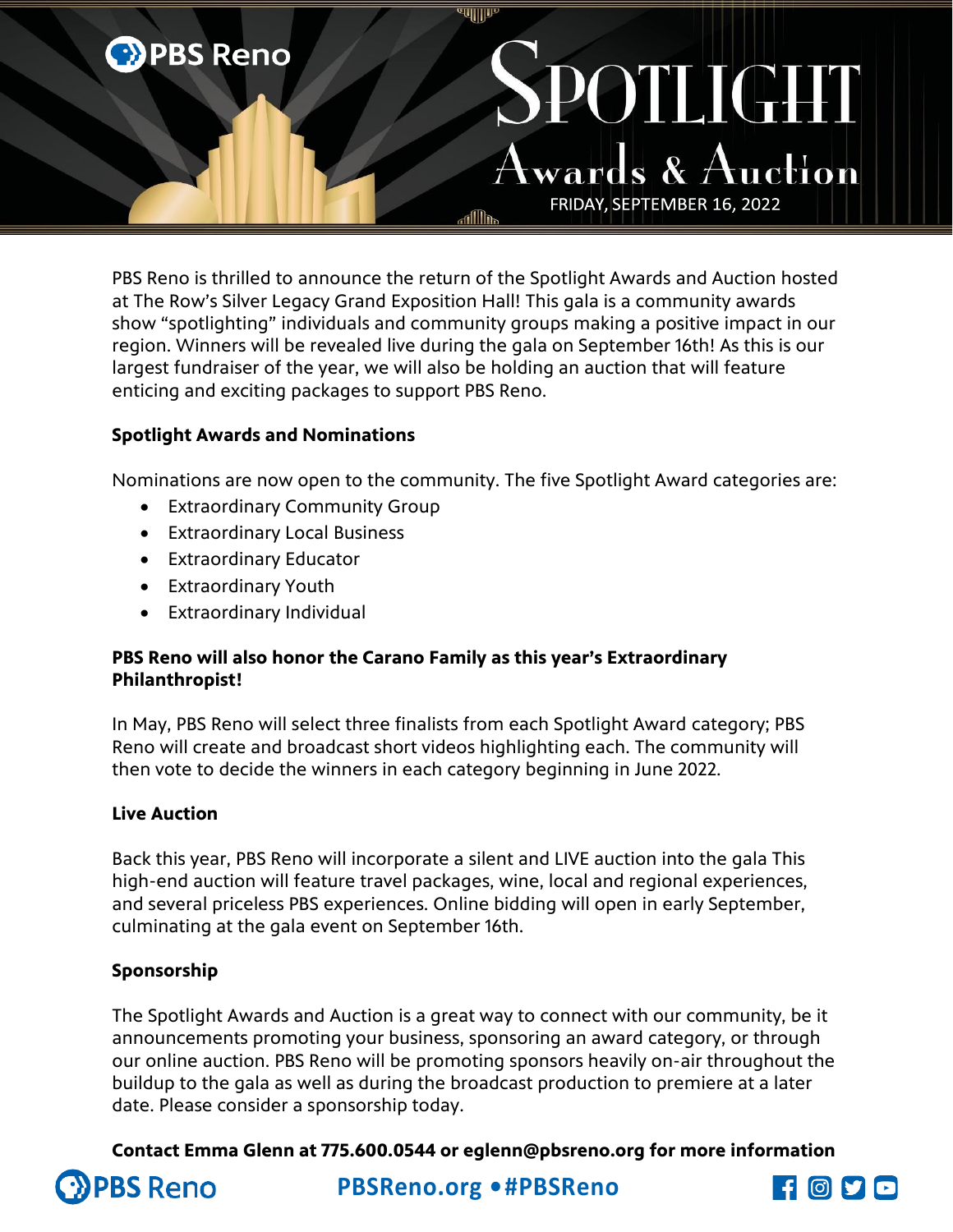

## **PBS RENO SPOTLIGHT AWARDS & AUCTION 2022 SPONSOR OPPORTUNITIES**

### **PRESENTING SPONSOR: \$25,000 (Please Inquire)**

#### **EXECUTIVE PRODUCER & BAR SPONSOR: \$10,000 (Value \$19,500)**

- On-Air promotions:
	- $\circ$  Logo in on-air Spotlight promotional announcements prior to the event
	- o Additional (40) 15-second on-air announcements promoting your business on PBS Reno
- Sponsorship of all (3) bar locations at the Spotlight Awards & Auction event:
- Signage at all (3) bars located at the event
	- o Logo on napkins provided at bars
- Logo included in partner promotional materials leading up to event:
	- o On-Air: Charter Spectrum cable
	- o Print partners: Edible Reno-Tahoe, Nevada Magazine, NNBW
- VIP Seating (for table of 8) at event PLUS all benefits at the Studio Sponsor level

### **SPOTLIGHT AWARD CATEGORY SPONSOR | 5 2 AVAILABLE: \$7,500 (Value \$11,000)**

- Sponsorship of one of five (5) Spotlight Award categories:
	- o Extraordinary Educator, Business, Community Organization, Individual, Youth
	- Opportunity to announce winner of your Award Category at live event
- On-Air Promotions:
	- o Logo in on-air Spotlight promotional announcements prior to the event
	- $\circ$  Logo in all on-air announcements promoting that category and all the nominees
- Award category recognition on the Spotlight Awards & Auction web site
- VIP Seating (for table of 8) at event PLUS all benefits at the Studio Sponsor level

### **EDITOR SPONSOR: \$5,000 (Value \$6,800)**

- On-air promotions:
	- $\circ$  Logo in on-air Spotlight promotional announcements leading up to the event
- VIP Seating (for table of 8) at event PLUS all benefits at the Studio Sponsor level

### **STUDIO SPONSOR: \$2,500 (Value \$3,250)**

- Table for (8) at PBS Reno Spotlight Awards and Auction
- Logo on Invitation and recognition in Event Program
- Logo inclusion in mobile bidding auction catalogue
- Logo placement on PBS Reno Spotlight Awards & Auction web page
- Logo included in PBS Reno Program Guide Ads in 2022
- Recognition on PBS Reno social media leading up to Spotlight Awards & Auction